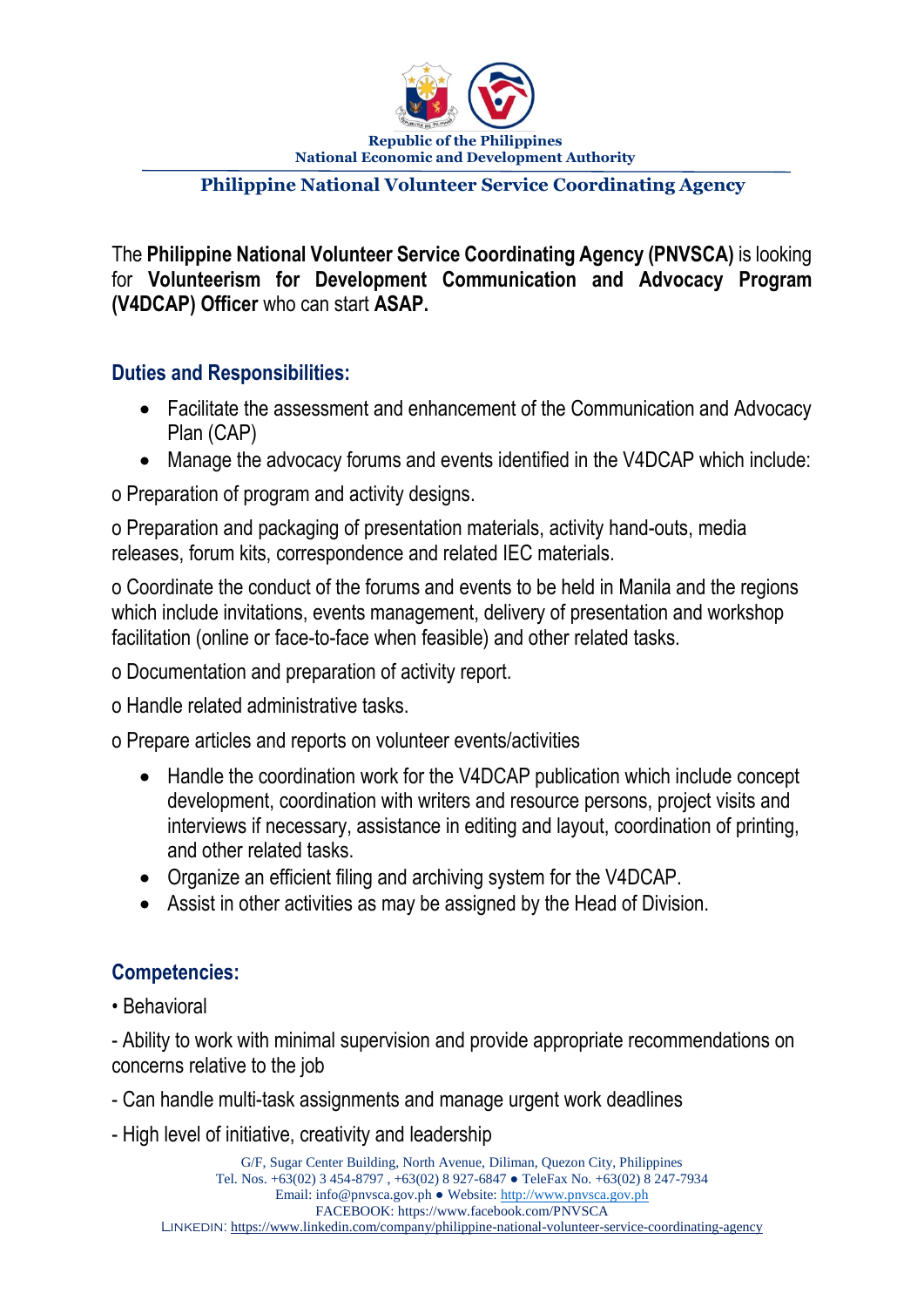- Organized, efficient and meticulous
- Excellent public relations skills
- Technical
- Fluent in oral and written English language
- Good research, writing and editing abilities
- Good oral presentation and facilitation skills
- Proven ability in coordination, management and documentation of meetings and events
- Computer literate in MS Office, knowledge of layout and publication software an advantage

# **Qualifications:**

• Academic degree in the field of communication (AB English, Journalism, Communication Arts)

• Training and experience in the required competencies, either in government, private sector or international organization

• Experience in volunteering or working with a volunteer organization an advantage

## **Duration of contract:**

6 months Contract of Service (may be renewed for another 6 months)

## **Compensation Package:**

This is a job order contract at a daily rate of P1,596.93 per day, subject to tax. There will be no other entitlement provided to the personnel.

## **Required Documents:**

1. Application letter indicating the position being applied for;

2. Resume or Fully accomplished Personal Data Sheet (PDS) with recent ID picture (CS from No. 212, Revised 2017) and Work Experience Sheet (WES) which can be downloaded at www.csc.gov.ph;

- 3. Performance rating in the last rating period (if applicable);
- 4. Certificate of civil service eligibility;
- 5. Diploma and Transcript of Records; and